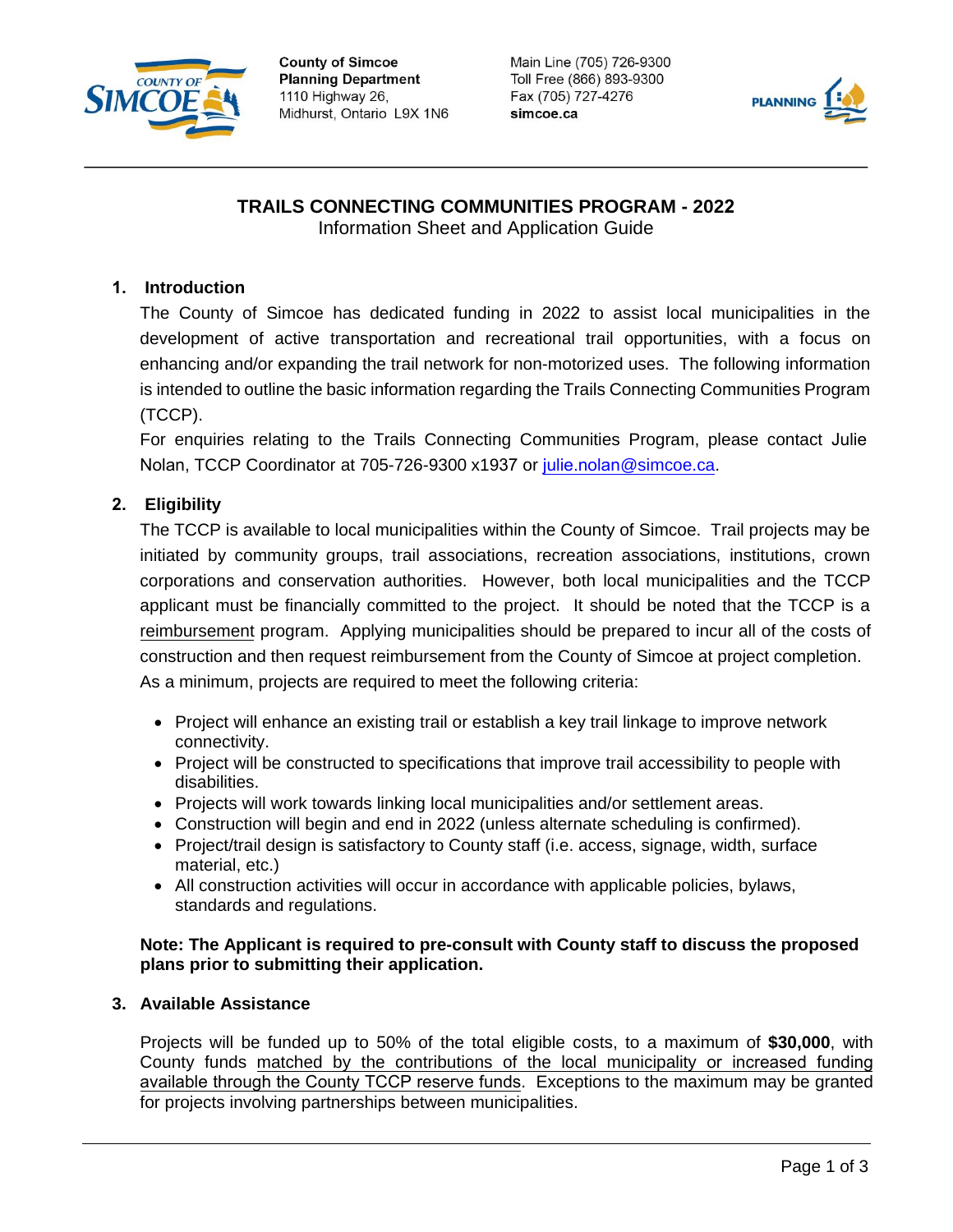## **4. Expenditures**

### **a. Expenses eligible to receive matching funding include**:

- Construction materials, bridges, signage, benches, access barriers, ramps, trailhead shelters/pavilions, surfacing material, contracted workers and equipment
- Trail property purchase
- Technical and/or Feasibility studies

## **b. Ineligible expenses include:**

- Wages for part-time and full-time municipal employees or trail group
- Municipal equipment costs
- Property taxes, insurance
- Legal and/or Administration Costs
- Food related expenditures food expenses for banquets, dinners, fundraisers and celebrations
- HST

## **5. Application Process & Requirements**

The **primary intake** period for TCCP applications is from **February 7 to March 11, 2022**. Applications received during this period will be given first consideration depending on budget availability and compliance with the TCCP criteria. Applications received after the primary intake period may be considered for any remaining funds on a first come-first served basis. The following materials are to be submitted in support of a complete application:

 $\Box$  Trails Connecting Communities Program 2022 Application Form

- $\Box$  Letter briefly identifying how the project will benefit the local community and the active transportation network within the County of Simcoe. The letter should also address trail connectivity, accessibility, economic benefit, respect for the environment and sustainable trail development.
- $\Box$  Map identifying the location and length of the proposed trail segment where work is to be completed
- $\Box$  Outline of proposed trail specifications width, height, surface material, signage, etc.
- $\Box$  Cost estimate of project
- $\Box$  Project plan with proposed timelines
- $\Box$  Proposed construction/engineering drawings (if any)

**Note: Any required permits (i.e. Conservation Authority) shall be obtained prior to commencement of construction. Depending on the project proposal and location, funding approval may be contingent on submitting supporting documentation that demonstrates no negative impact to surrounding environmental features.** 

Applications and supporting materials are to be submitted to:

Trails Connecting Communities Program c/o Julie Nolan, TCCP Coordinator County of Simcoe 1110 Highway 26 Midhurst, ON L9X 1N6 Tel: 705-726-9300 Ext. 1937 j[ulie.nolan](mailto:trails@simcoe.ca)@simcoe.ca